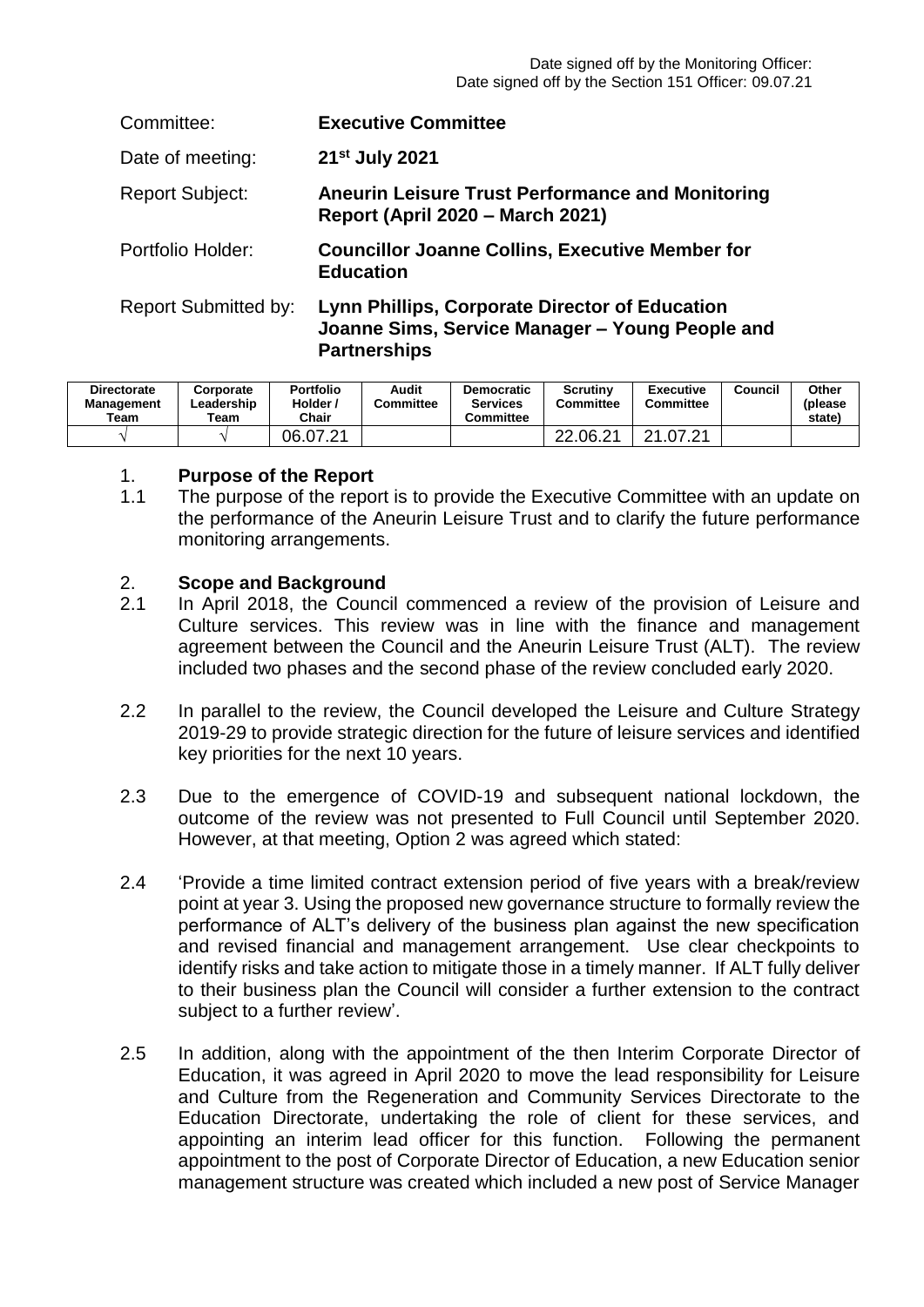– Young People and Partnerships. This post includes the function of lead officer with Aneurin Leisure Trust.

- 2.6 Since April, the following areas have been prioritised:
	- Establishing regular meetings and protocols between the Education link officer and senior managers in the ALT;
	- Supporting the ALT Trust through lockdown, phased reopening and understanding any financial impact;
	- Identifying areas for development following the review, including the service specification, governance structure, SLAs, reporting framework; and,
	- Facilitated the transfer of the Metropole Theatre from ALT to Awen Cultural Trust and Head 4 Arts back into the Council.

#### 2.7 **Response to COVID-19**

- 2.8 Throughout lockdown, many of the Trust's employees were initially redeployed to support the Council's response to the pandemic and later providing summer activities for vulnerable children. However, the Trust also placed the majority of the workforce onto the Job Retention Scheme (furlough) in order to safeguard the business. A robust phased reopening plan was developed and gradually many of the Trust's services have moved to partial or full re-opening, working closely with Health and Safety colleagues to put the appropriate risk assessments in place. ALT also worked closely with the Local Health Board to provide Bedwellty House as a vaccination centre free of charge.
- 2.9 The review recognised that key to the successful delivery of a sustainable Leisure and Culture offer is improved governance and contract management arrangements. Therefore, since April, developments have focussed on finalising the draft service specification which outlines exactly what services are being requested. This has been finalised and forms part of a wider suite of legal documents which will be completed by the end of June.
- 2.10 Fortnightly meetings have taken place between the link officer and ALT throughout the year. This improved partnership with the Council has resulted in ALT successfully accessing the Welsh Government Hardship Fund, which alongside careful management of furlough arrangements, has ensured that the Trust is financially and operationally stable, despite a year of extreme interruption to usual business.

ALT has also used this year to proactively pursue all possible funding/grant schemes created due to Covid and information about these are set out in Appendix 1.

# 2.1.1 **Monitoring and Scrutinising Performance**

In order to monitor and scrutinise the progress and impact of the Trust, a full progress report will be presented to Education and Learning Scrutiny Committee twice a year, reporting against the agreed Key Performance Indicators (KPIs) within the specification. The KPI balance scorecard is set out in section 6.1 and is the proposed way ALT will present their performance. Other reports may be presented throughout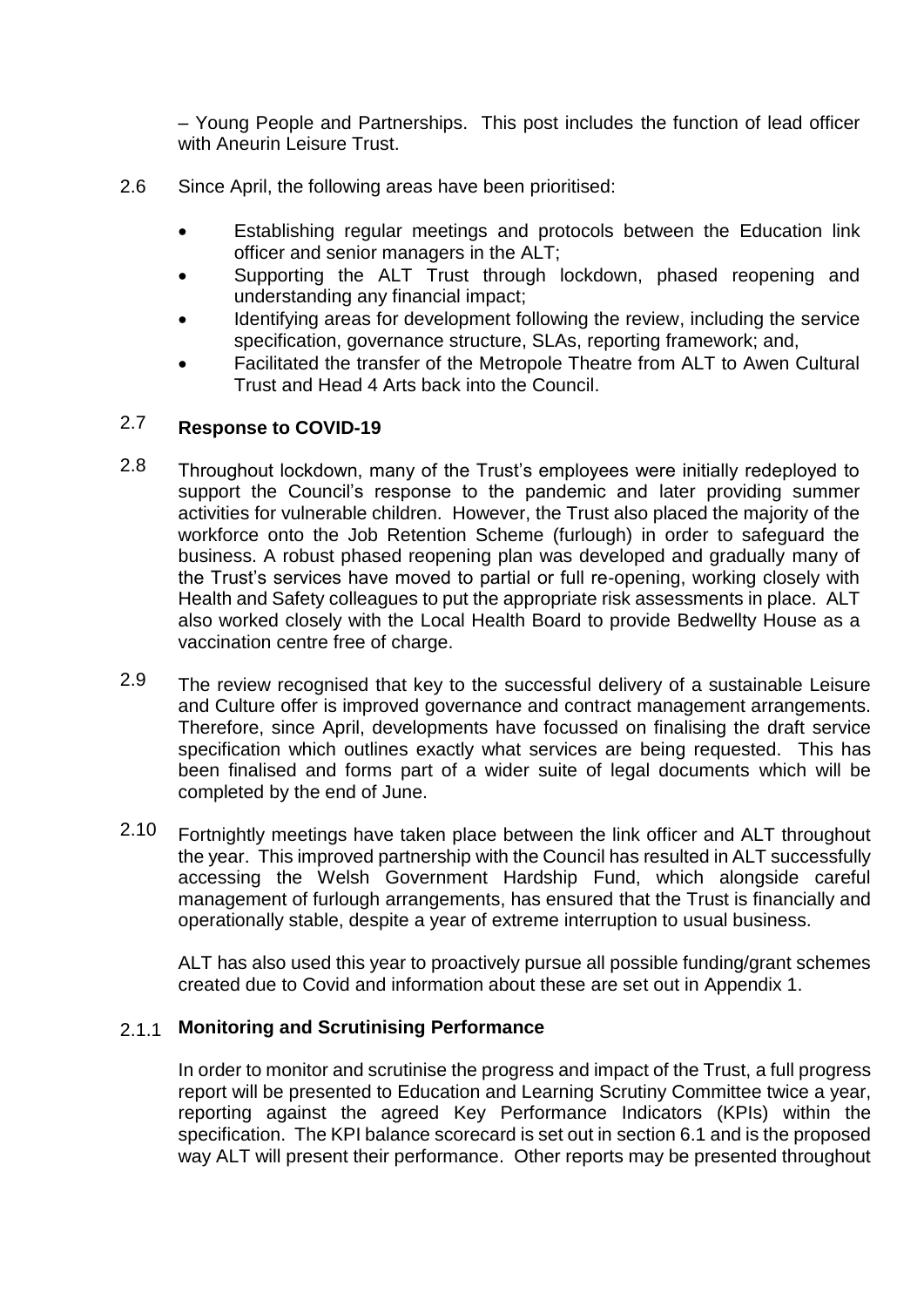the year by exception. These reports will also be presented to the Executive Committee and the Joint Strategic Partnership Group for comment.

2.1.2 The working relationship between the Council and Aneurin Leisure Trust greatly improved during phase 2 of the review. This positive working relationship has continued to improve throughout lockdown and into the re-opening phase. This has been enhanced through the weekly structured meetings between the link officer and senior managers in the Trust during the first six months of lockdown.

### 3. **Options for Recommendation**

- 3.1 This report has been discussed and agreed by Education DMT, CLT and Education and Learning Scrutiny Committee prior to submission to the Executive Committee. Members are asked to consider the following options:
- 3.2 **Option 1:** The Executive accept the annual performance and the proposals for future reporting arrangements.
- 3.3 **Option 2:** The Executive do not accept the information detailed within the report.

## 4. **Evidence of how this topic supports the achievement of the Corporate Plan / Statutory Responsibilities / Blaenau Gwent Well-being Plan**

### 4.1 *Corporate Plan Priorities*

This report supports the Council's Performance Management Framework and the work of the Aneurin Leisure Trust contributes to the Council priority, Strong and Environmentally Smart Communities, the delivery of statutory responsibilities for providing library services and the core elements of the Blaenau Gwent Wellbeing plan.

# 5. **Implications Against Each Option**

#### 5.1 **Impact on Budget**

- 5.1.1 This proposal in this report will ensure that the Council is getting the most out of the investment through the commissioned service. The proposed new reporting process will ensure that the investment is delivering the outcomes as articulated in the Leisure and Culture Strategy. The full impact of COVID-19 on the Trust's Business Plan is not yet fully realised, as the furlough scheme has provided much needed financial support. However, the Trust has a clear delivery plan and financial forecast which takes account of this uncertainty, and is being closely monitored.
- 5.1.2 ALT income and expenditure is set out below. This is regularly discussed and shared with the Council, with a BGCBC Finance Officer also attending all ALT Finance meetings. Due to the ALT's success in accessing Covid related grants, the hardship fund and careful management of staff on furlough, the Trust is in a positive financial position, which is providing some support for the future. This is important as the Trust has forecast that a return to full operation will take time.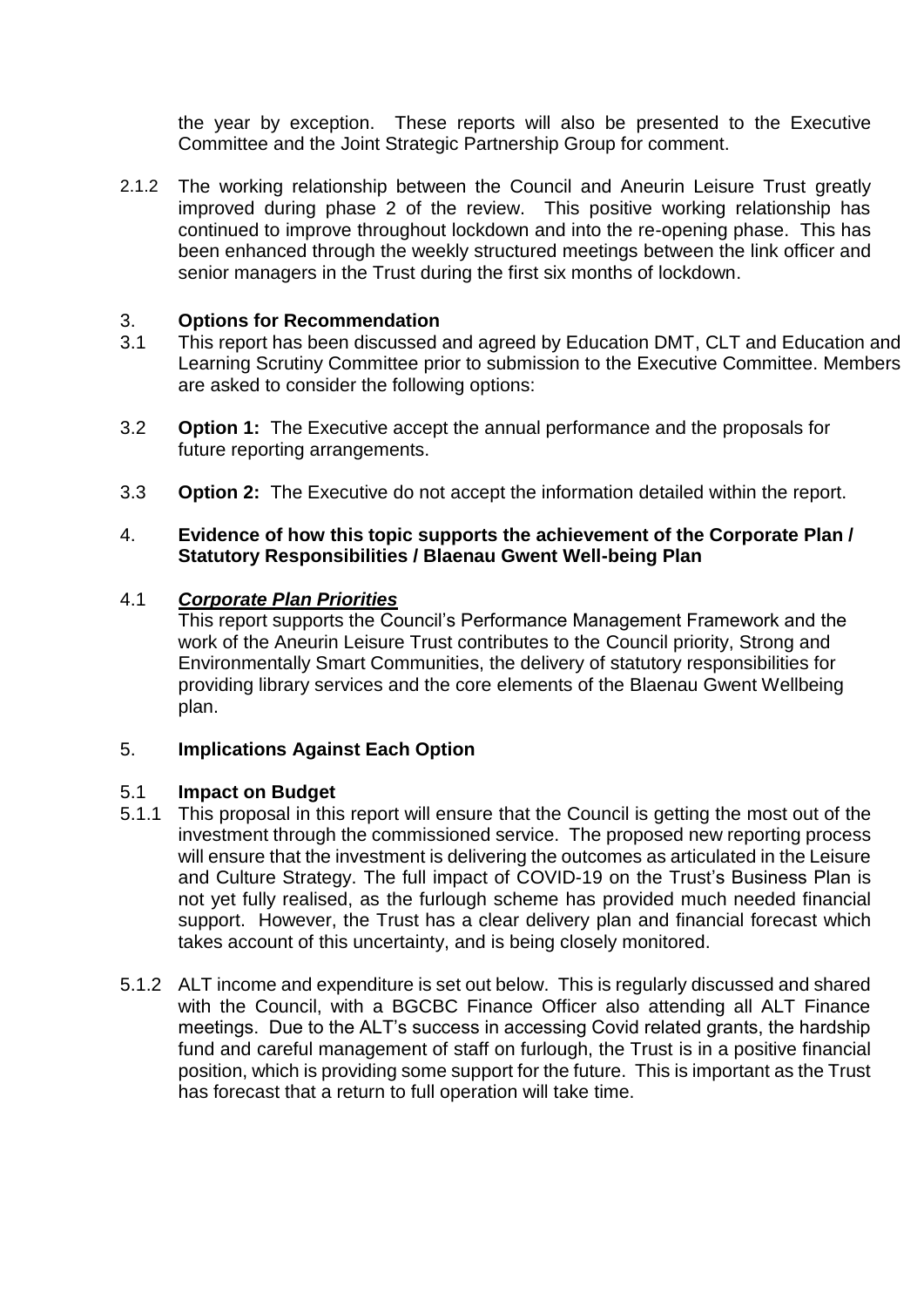| <b>Income and</b><br><b>Expenditure</b> | <b>Original</b><br><b>Estimate</b><br><b>YTD</b> | <b>Mar 2021</b><br><b>Actual</b><br><b>YTD</b> | <b>Variance</b><br>Fav/(Adv) |
|-----------------------------------------|--------------------------------------------------|------------------------------------------------|------------------------------|
|                                         | £                                                | £                                              | £                            |
| Income YTD                              | 2,511,228                                        | 3,243,085                                      | 731,857                      |
| <b>Expenditure YTD</b>                  | 6,013,825                                        | 5,754,678                                      | 259,147                      |
|                                         |                                                  |                                                |                              |
| <b>Operating Deficit YTD</b>            | (3,502,597)                                      | (2,511,593)                                    | 991,004                      |
|                                         |                                                  |                                                |                              |
| Management Fee YTD                      | 3,232,692                                        | 3,232,688                                      | (4)                          |
|                                         |                                                  |                                                |                              |
| <b>Surplus/(Deficit) YTD</b>            | (269, 905)                                       | 721,095                                        | 991,000                      |

### 5.2 **Risk**

The risk of not monitoring progress against the agreed performance indicators could lead to the outcomes in the Leisure and Culture Strategy not being met, and the Trust not meeting the requirements set out in the service specification.

#### 5.3 **Legal**

Monitoring performance in line with the agreed performance indicators is a requirement within the Service Specification, which is part of the Finance and Management Agreement. The Finance and Management Agreement represents all the legal and financial arrangements for the relationship between the Council and ALT.

#### 5.4 **Human Resources**

There are no direct Human Resources implications associated with this report other than the allocation of time from the link officer.

### 6. **Supporting Evidence**

#### 6.1 **Performance Information and Data**

6.1.2 The bi-annual reports will include progress against the following key performance indicators. Targets and measures have been agreed against each of these areas to provide clarity on what is expected for the Trust and also to ensure Members can make judgements on what is going well and what needs to improve. ALT has developed a visual dashboard which highlights progress against the KPIs and the current status is set out below: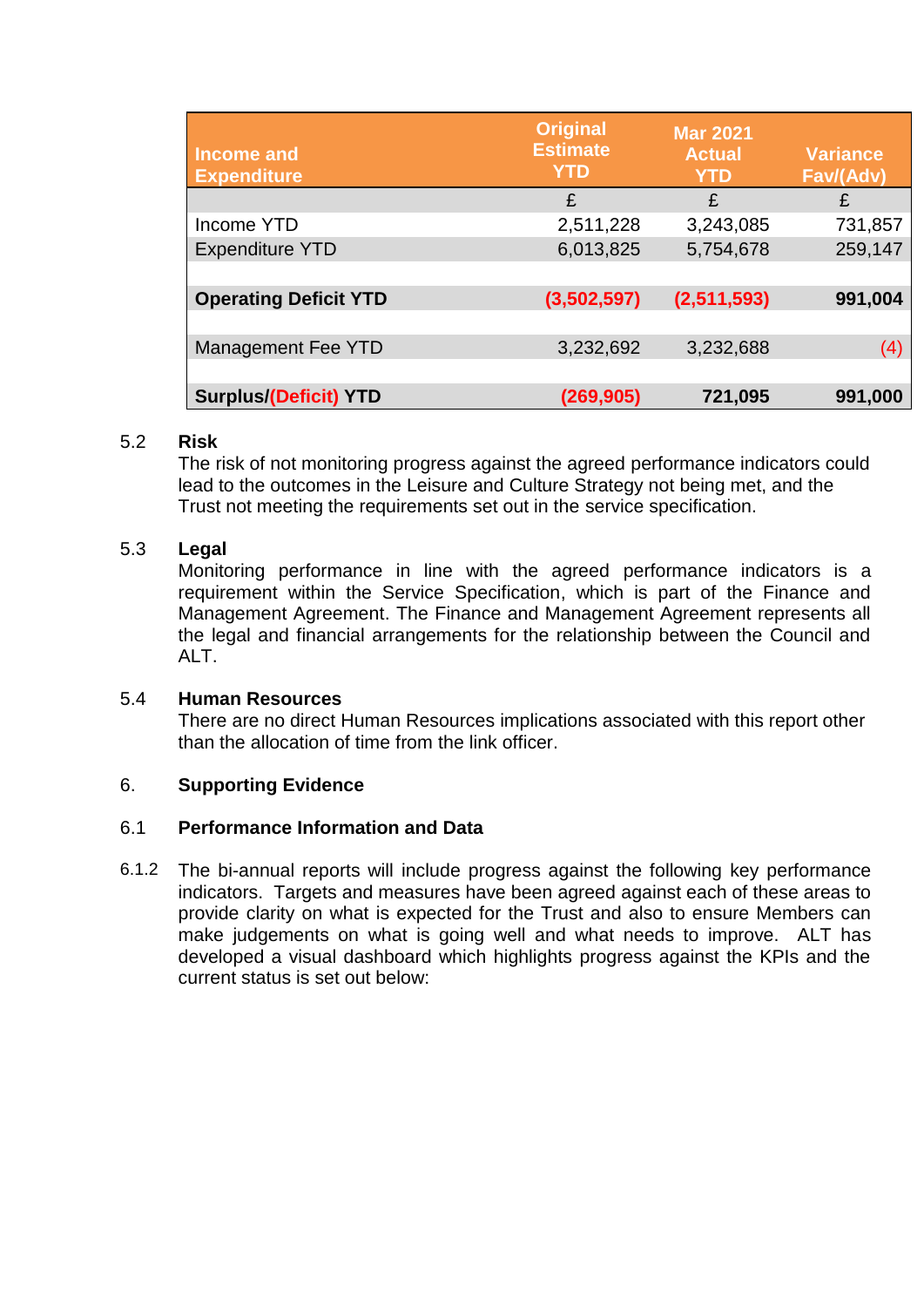6.1.3



- 6.1.4 This table clearly highlights ALT is performing well in all areas it has control over. However, importantly, the three areas which are red or amber are directly related to the services not being able to be open to the public, and so we would not expect these to be green at this point.
- 6.1.5 Measures underpinning these KPIs are also listed in Appendix 1.

#### 6.2 **Expected outcome for the public**

The expected outcome for the public will be to achieve the aspirations in the Leisure and Culture Strategy